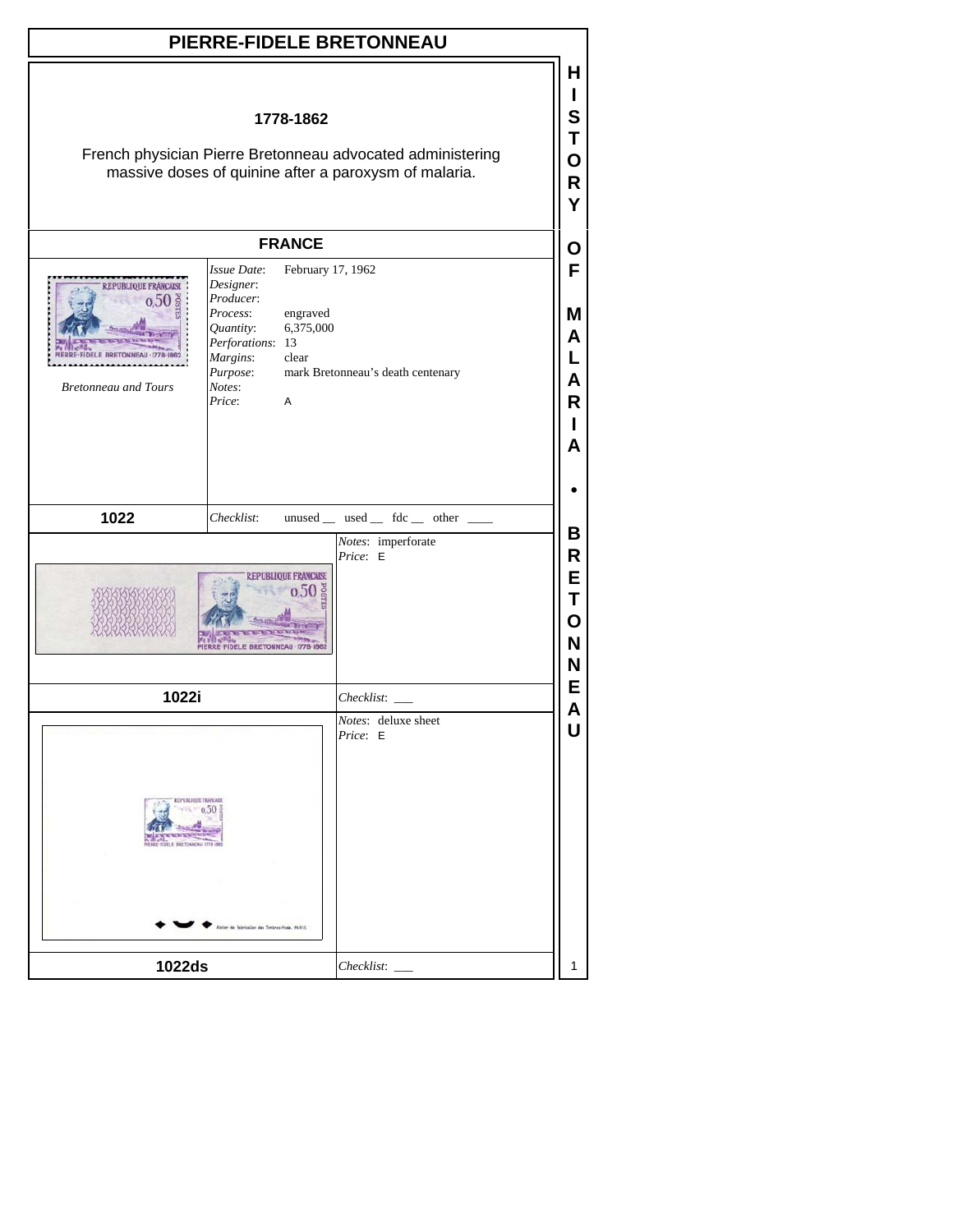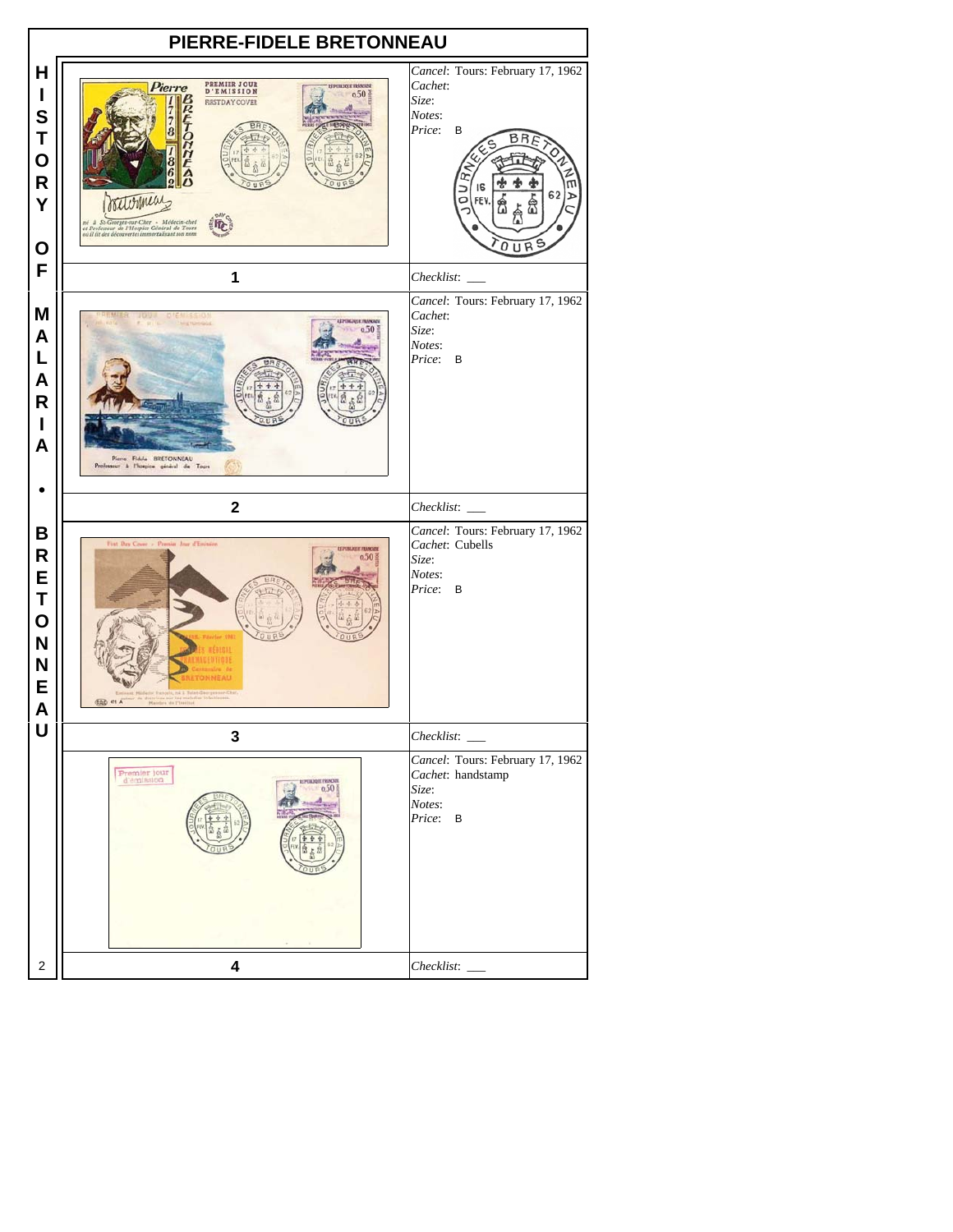| PIERRE-FIDELE BRETONNEAU       |                                                                                                                    |                                           |
|--------------------------------|--------------------------------------------------------------------------------------------------------------------|-------------------------------------------|
| PUBLIQUE FIMACI<br>0.50        | Cancel: Tours: February 17, 1962<br>Notes: CORRESPONDANCE<br>PHILATELIQUE printed at<br>bottom left<br>Price:<br>B | Н<br>L<br>S<br>T<br>О<br>R<br>Y           |
| CORRESPONDANCE<br>PHILATELIQUE |                                                                                                                    | О                                         |
| 5                              | Checklist:                                                                                                         | F                                         |
| EPUBLIQUE FRANCAER<br>0.50     | Cancel: Tours: February 17, 1962<br>Cachet: maximum card 1<br>Size:<br>Notes:<br>Price: B                          | Μ<br>A<br>L<br>A<br>R<br>L<br>A           |
| 6                              |                                                                                                                    |                                           |
|                                | Cancel: Tours: February 17, 1962<br>Cachet: maximum card 1<br>Size:<br>Notes:<br>Price: B                          | В<br>R<br>E<br>Τ<br>O<br>N<br>N<br>E<br>Δ |
| $\overline{7}$                 | Checklist:                                                                                                         | U                                         |
| no entry                       | Cancel: Tours: February 17, 1962<br>Cachet:<br>Size:<br>Notes:<br>Price:                                           |                                           |
| 8                              | Checklist:                                                                                                         | 3                                         |
|                                |                                                                                                                    |                                           |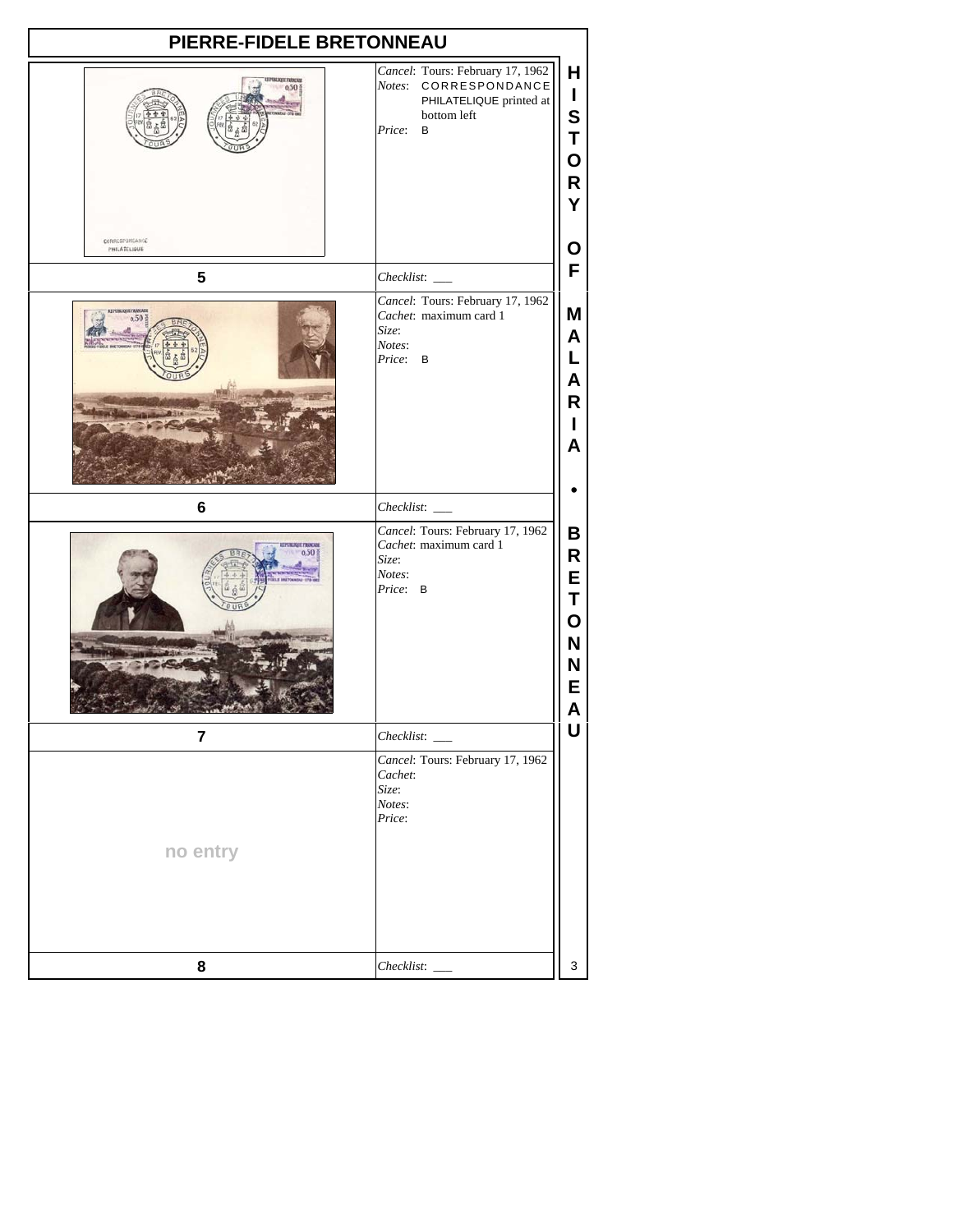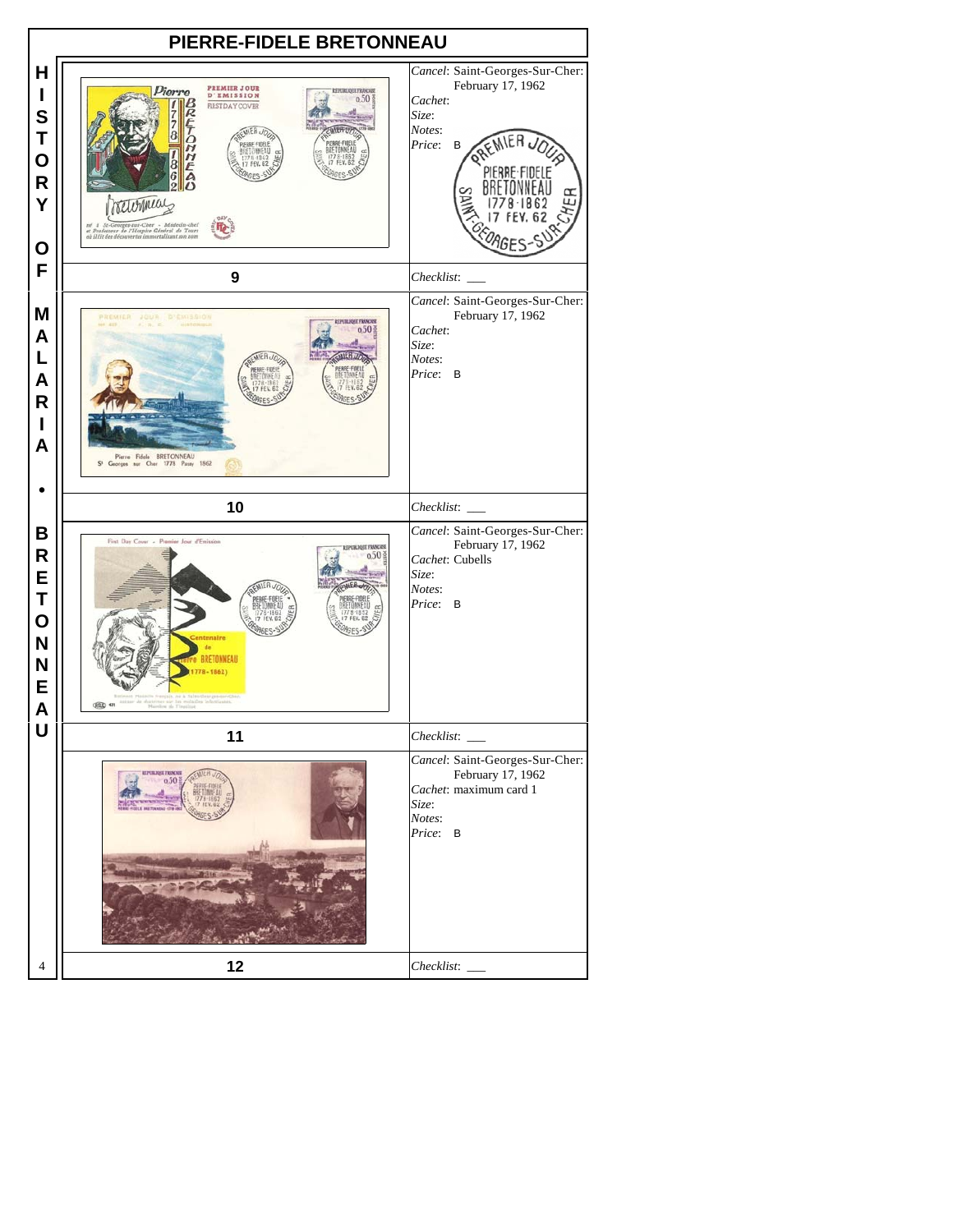| PIERRE-FIDELE BRETONNEAU       |                                                                                                               |                                           |
|--------------------------------|---------------------------------------------------------------------------------------------------------------|-------------------------------------------|
| <b>POILIDEE FRANCE</b><br>0.50 | Cancel: Saint-Georges-Sur-Cher:<br>February 17, 1962<br>Cachet: maximum card 2<br>Size:<br>Notes:<br>Price: B | Н<br>L<br>S<br>Т<br>O<br>R<br>Ý<br>O      |
| 13                             | Checklist:                                                                                                    | F                                         |
|                                | Cancel: Saint-Georges-Sur-Cher:<br>February 17, 1962<br>Cachet: maximum card 3<br>Size:<br>Notes:<br>Price: B | Μ<br>A<br>L<br>A<br>R<br>L<br>A           |
| 14                             | Checklist:                                                                                                    |                                           |
|                                | Cancel: Saint-Georges-Sur-Cher:<br>February 17, 1962<br>Cachet: maximum card 4<br>Size:<br>Notes:<br>Price: B | В<br>R<br>E<br>Τ<br>O<br>N<br>N<br>E<br>A |
| 15                             | Checklist:                                                                                                    | U                                         |
|                                | Cancel: Saint-Georges-Sur-Cher:<br>February 17, 1962<br>Cachet: maximum card 5<br>Size:<br>Notes:<br>Price: B |                                           |
|                                |                                                                                                               |                                           |